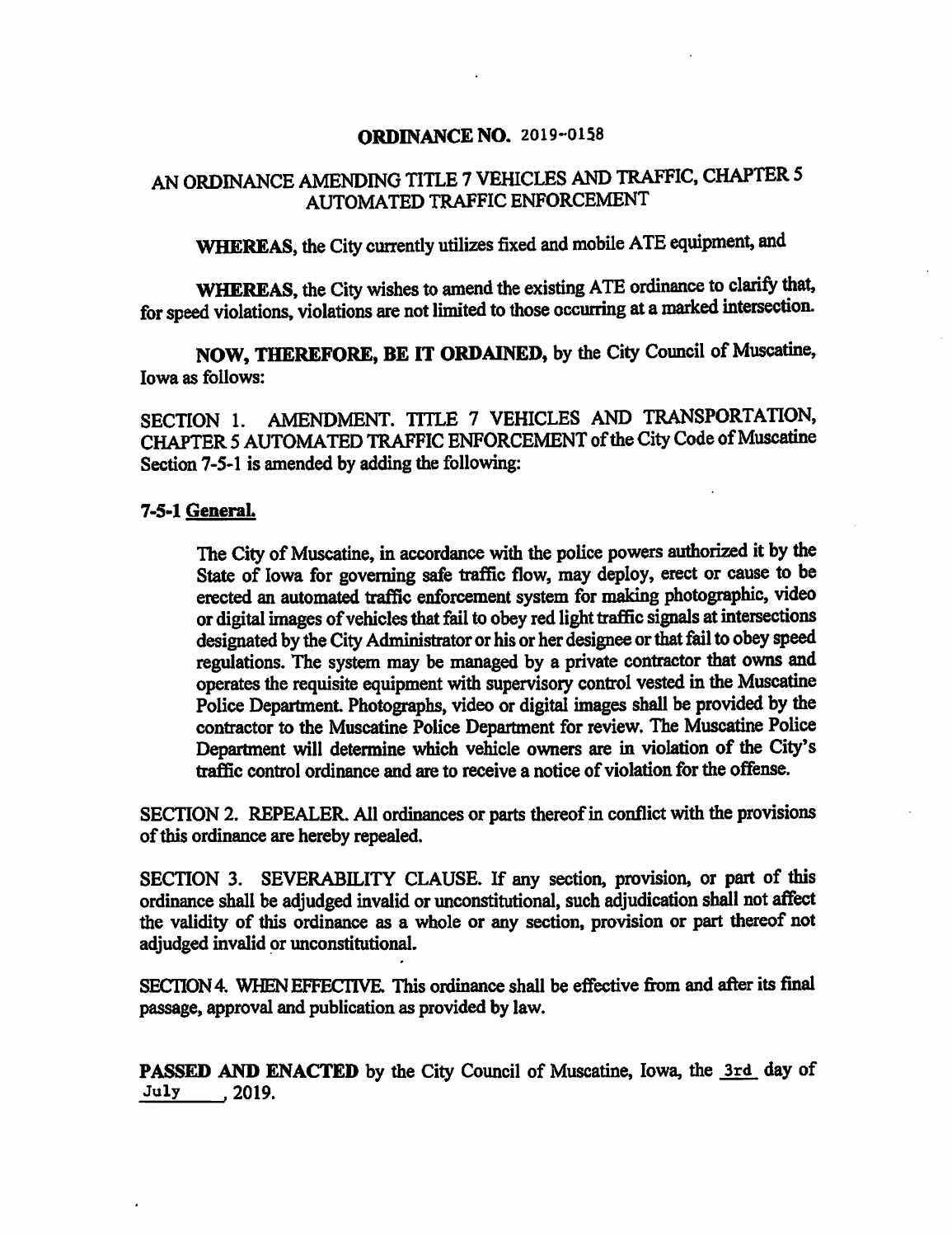Diana Broderson, Mayor ATTEST:  $001$ Jerry **Acting City Clerk** Ewers,

The Mayor declared Ordinance No. 2019-0154 was passed on the **g<sub>Rd</sub>** day of July, 2019.

I certify that the foregoing was published as Ordinance No.2019-0154 on the U day of  $3919.$ 

Gregg Mandsager, City Administrator

 $1<sup>st</sup>$  Reading June 6, 2019<br> $2<sup>nd</sup>$  Reading June 29, 2019<br> $3<sup>rd</sup>$  Reading July 3, 2019 Publication: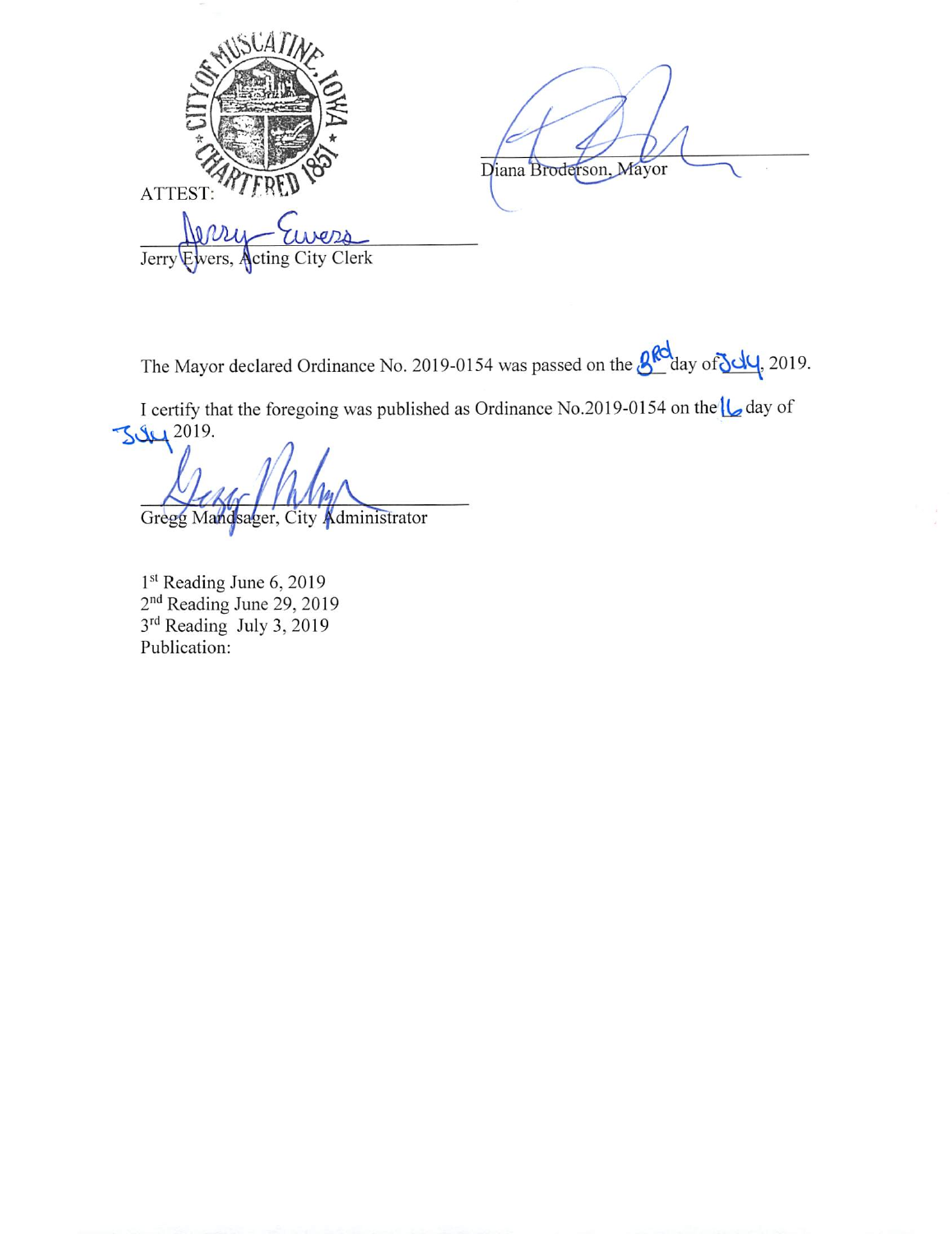# **MUSCATINE POLICE DEPARTMENT**

# **MEMORANDUM**

| TO:             | Gregg Mandsager, City Administrator                            |
|-----------------|----------------------------------------------------------------|
| <b>FROM:</b>    | <b>Brett Talkington, Chief of Police</b>                       |
| <b>SUBJECT:</b> | City Council Agenda Item for June 6, 2019 – Ordinance Revision |
| DATE:           | May 21, 2019                                                   |

### **INTRODUCTION:**

Late last year a concern or issue was found in the ATE ordinance by the prosecuting attorney. This issue was confusing language in 7-5-1 "general" as it relates to the mobile speed enforcement vehicle. The City Attorney has revised this paragraph to remove the language "designated intersection" to remove all confusion from this ordinance.

### RECOMMENDATION/RATIONALE:

We would like the city council to pass the attached revision to 7-5-1 as created by the city attorney.